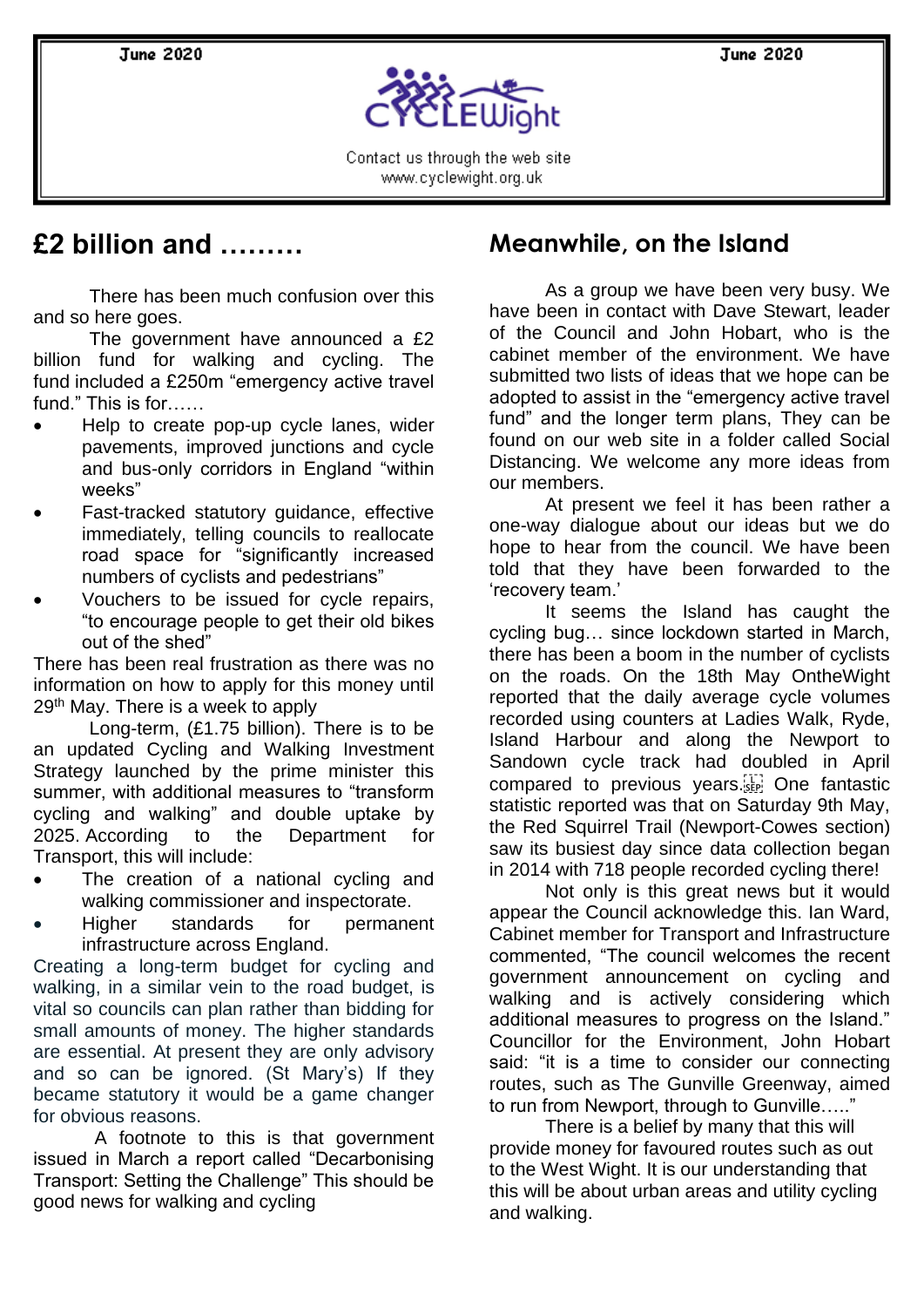## **Widen my Path**

This web site, we feel, can play a very important part to help us work with the council on its social distancing work. It allows people to identify places on an interactive map where they think changes can be made to allow better movement for walkers and cyclists. It allows people to agree with other users. [Here](https://www.widenmypath.com/)

It is run by a social enterprise company called Cycle Streets. Their web site says, "CycleStreets is a social enterprise working to get more people cycling, through the provision of a cycle journey planning giving really good, safe routes, and through tools for the cycling advocacy community." At this important time please at least have a look.

# **Access Fund**

The Island is familiar with the Access Fund, which over the last few years has been encouraging people to take part in the Active Travel. It was due to start its final year in April but as with everything else it has been overtaken by circumstance. BUT quick on their feet the team came up with two ideas, which have proved to be extremely successful.



Connect2Work has been part of the fund, which has worked with companies to encourage their employees to be more sustainable in their travel. The Key Worker Cycle Scheme provides £50 vouchers for cycle repair and essential accessories and secondly loans bikes. 500 people have taken advantage of the cycle voucher scheme and over 60 bikes have been lent to make the lives of key workers easier

The Active Travel Innovation Grant has been part of the Access Fund for several years now. This year IWC are allocating £30,000 towards the scheme. The fund's purpose is to support organisations that seek to deliver their own projects that contribute to the continued growth of active and sustainable transport on the Isle of Wight. Organisations are invited to bid for a maximum of £3,000 per application, via 100% match funding, for projects which:

Support businesses to accommodate an increase in active mode journeys for commuting and business travel;

- Normalise walking and cycling as the preferred transport mode for shorter journeys;
- Improve the health and well-being of the wider community through education, community engagement, access to equipment and technology.

CW were given a grant two years ago in our 'Paths for All' project. More info here: [here](http://www.connect2work.info/active-travel-innovation-grant-fund)

## **Active Travel Officer,**

"My name is Brock Rogers and I am the council's new Active Travel Officer. I have previously been in a similar role in East Sussex for Sustrans for two years. I thoroughly enjoyed my time there, developing and delivering the Active Steps programme, a 10-week intensive course which aimed to give employees and jobseekers the skills and confidence to start cycling to work and for short trips.

I am passionate about sustainable transport having always cycled, walked and used public transport to get around. At university my MSc thesis on the relationship between ebikes and gender, examining to what extent ebikes can encourage more utility cycling amongst women.

It has been a strange start to my new role. I started on 1 April working from home and have not actually met any of my colleagues face to face. I have been involved in the key workers cycle scheme since my arrival and it has been brilliant that it has been so successful.

I am looking forward to become more involved with the projects we have planned as well as cycling on the Island."

### **Web site addresses**

The Isle of Wight Cycling Festival has not run for several years. We were very keen supporters of the event and all its various activities. It was brought to our attention that the various web addresses linked to the festival were coming up for renewal. Having been a victim once of having our name CycleWight highjacked by a commercial company we were concerned by what may happen to the web domains for the festival. The committee decided to buy them to be under our control.

We will be willing to allow them to be used by any body that wishes to organise a future event that we feel will honour the spirit of the original event.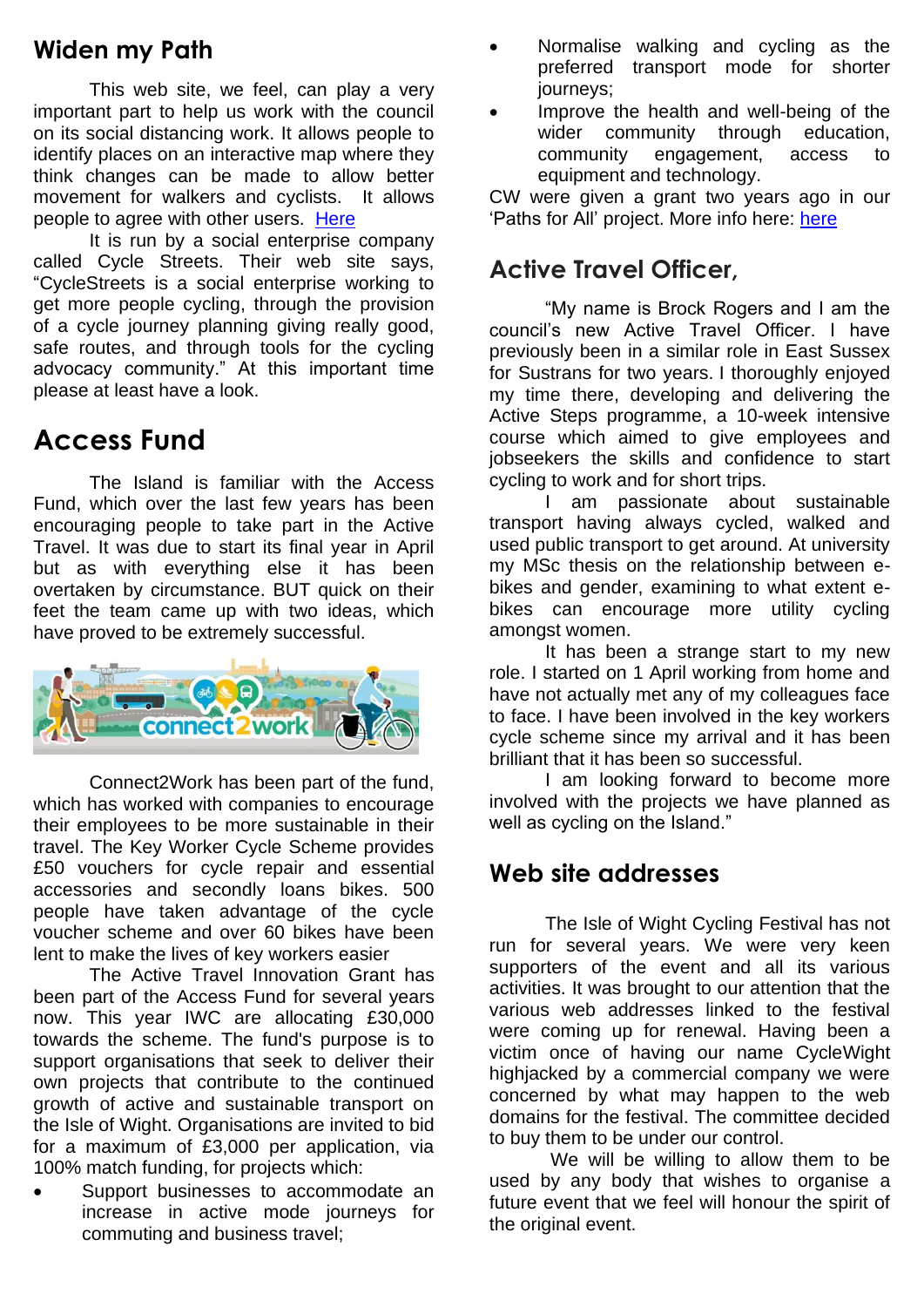# **Membership**

It is now three months that we have been running our new on-line membership scheme. It would appear to us that it is running well. Let us know if it is not.

It is much easier for people to join as we have had more new members in these few months than for several years. It is also very easy to direct mass mailings to certain groups of people, which is very helpful. We suspect there is more that we can do with the programme but small steps…..

You can access your member area if you wish. Go to the CycleWight web site and click on join. Put in your email address that you have given to us. After a confirmatory email go to Options -> My Details. You can "view or edit" and in the "Other Information" section add in skills or how you could help.

It is possible to download your membership card. This we hope in the near future will mean more than it has in the past. We have been approaching cycle related businesses (including cafés) to seek a discount for members. We will publish the list in due course. Good news is nobody has said no yet!

Secondly and even more importantly is there is a section called "Other information" We would like members to enter any way in which they think they could help CW. Could you deliver flyers, willing to do some survey work, do graphic design, design an app? We look forward to an avalanche of offers.

#### **Membership Note change of details**

You can apply to (re)join CYCLEWight by going to the website. To pay online using BACS Sort Code: 40-34-26 Account Number: 81855654 Please put YOUR NAME so we know who it's from!

Cheques should be made payable to CycleWight and posted to CycleWight, Rowborough Manor, Beaper Shute, BRADING PO36 OA2

### **Membership Secretary**

Derek Jackson has been membership secretary for 16 years. He decided with the advent of the new system that he would step down. We offer a huge thanks to him for his skilful wielding of a mighty Excel file. He was also responsible for sending out newsletters, which was a complicated exercise. We look forward to seeing him whizzing around even more now!

# **LCWIP**

The Isle of Wight Local Cycling and Walking Infrastructure Plan has been approved by the Department of Transport and has now become part of Council policy. The government wanted each local authority to draw up a walking and cycling plan for its area. We are led to believe that in comparison to other LCWIPs from around the country ours compares very favourably. CW provided much of the background information for the plan. A decision was made it was not to cover the whole of the Island but to concentrate on Ryde and Newport because of the way the task was set out by the government.

It comprises of a general plan and then several indexes covering walking and cycling routes in both towns. The document does not come with resources but is to be used as a tool to seek funding. This of course means that the Council is in a strong place to seek a share of the



#### £1.75 billion. [Link to LCWIP](http://www.cyclewight.org.uk/lcwip.html)

We wrote to the council to congratulate them. We have pointed out that when it is published there should be mention that the LCWIP's proposals are part of a strategic cycle network for the whole Island and any work carried out links to that network. Secondly that the LCWIP should be seen as a template for other parts of the Island to follow to ensure that the Island has a comprehensive walking and cycling plan.

Now it is published CW will update its own cycling strategy.